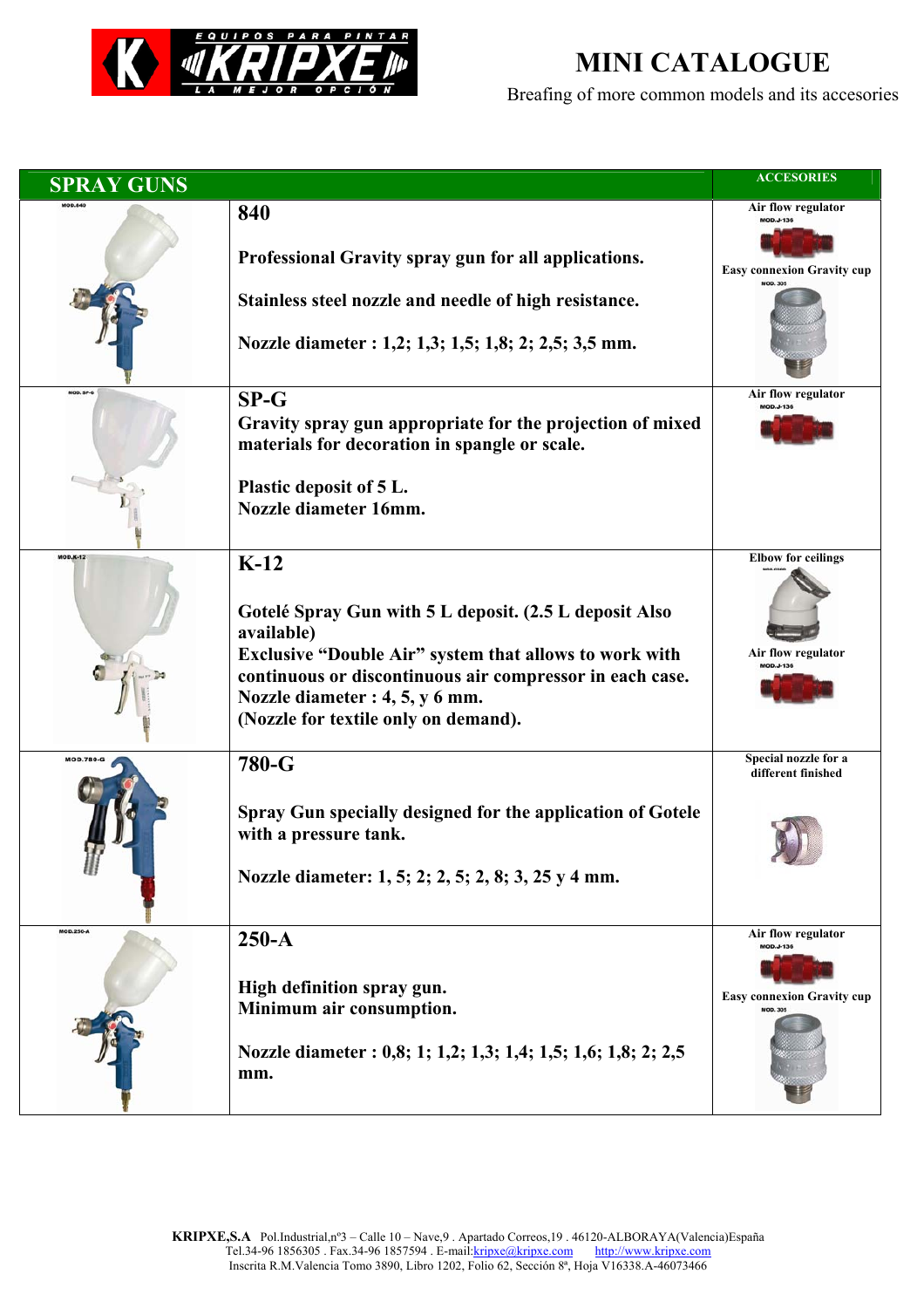

## **MINI CATALOGUE**

Breafing of more common models and its accesories

| <b>MOD.F-22</b> | $F-22$<br>Spray gun of reduced dimensions indicated for delicated<br>works.<br>Air Consumption: 110 l/min.<br>Nozzle diameter : 0,5; 0,8; 1; 1,2; 1,5 mm.                                                                                    | Air flow regulator |
|-----------------|----------------------------------------------------------------------------------------------------------------------------------------------------------------------------------------------------------------------------------------------|--------------------|
| <b>NEW!!!</b>   | $950-M$<br>Spray Gun specially designed to cover Gotele with the<br>traditional pressure tank.<br>An economic solution that replace the airless system.<br>New Kamlock system to facilitate the cleaning and<br>maintenance of the equiment. |                    |

## **MISCELANEOUS**

| <b>MOD.PG-FLEX</b> | <b>PG-FLEX</b><br>Gun for cleaning machines and engines with a<br>flexible pipe |
|--------------------|---------------------------------------------------------------------------------|
| <b>MOD.SP</b>      | <b>SP</b><br>Metal Air blow gun.<br>(Flexible pipe only on demand)              |
| <b>MOD.N-39</b>    | $N-39$<br>Inflating gun of high precision.                                      |